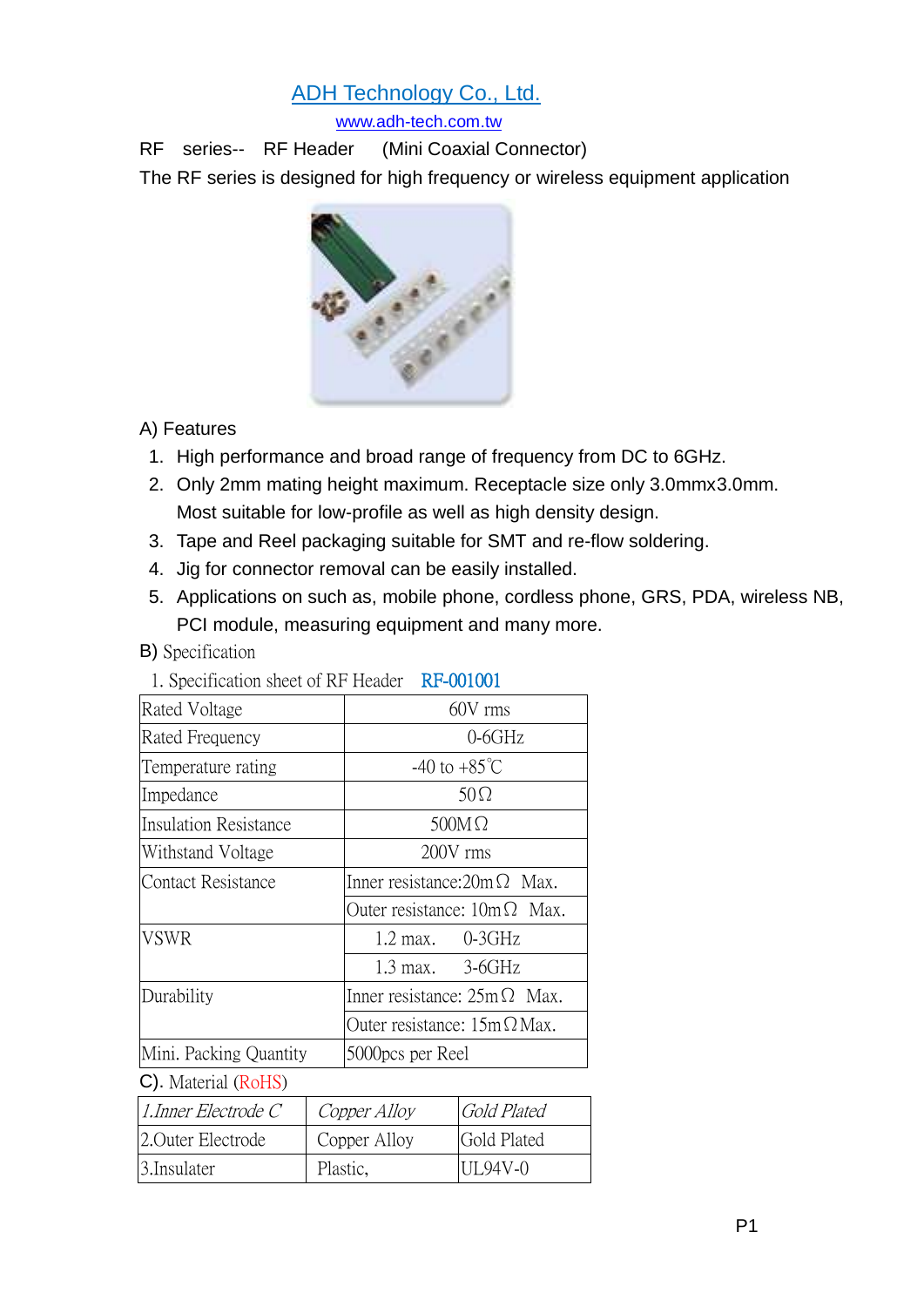### D) Dimensions



#### E) Reflow Profile



- Notice 1.Soldering must be carried out without exceeding the allowable temperature and time as above chart.
	- 2. Mounting temperature profile varies to board size, solder type and solder Thickness.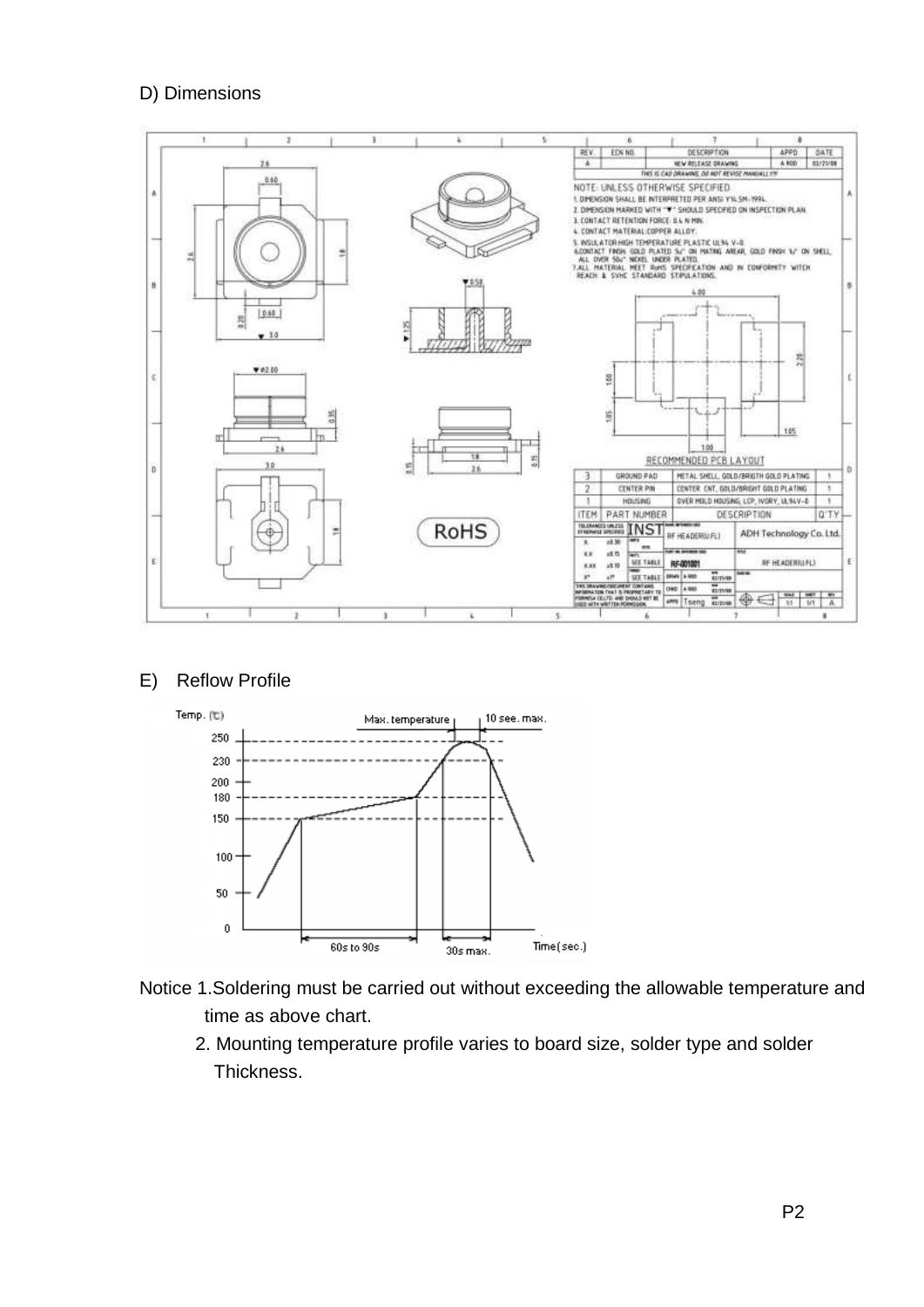- 3. In case of repeat soldering. The article should be cooling down. or reduce the max. temperature time.
- 4. Do not use hand soldering, or should be according to following condition Pre-heating: 150℃/60-120S, Soldering 350℃ (at the tip of soldering iron)/2S
- 5. In case of cleaning soldering terminals and leads of the product should be
	- a) Using Rosin base and without strong acid flux.
	- b) Flux should be completely cleaned from terminal to prevent possible deduce it's performance.
	- 6. Do not use washing this product.

# F) Packing





**Reel Dimwnsions** 



Quantity: 5000 pieces per Reel